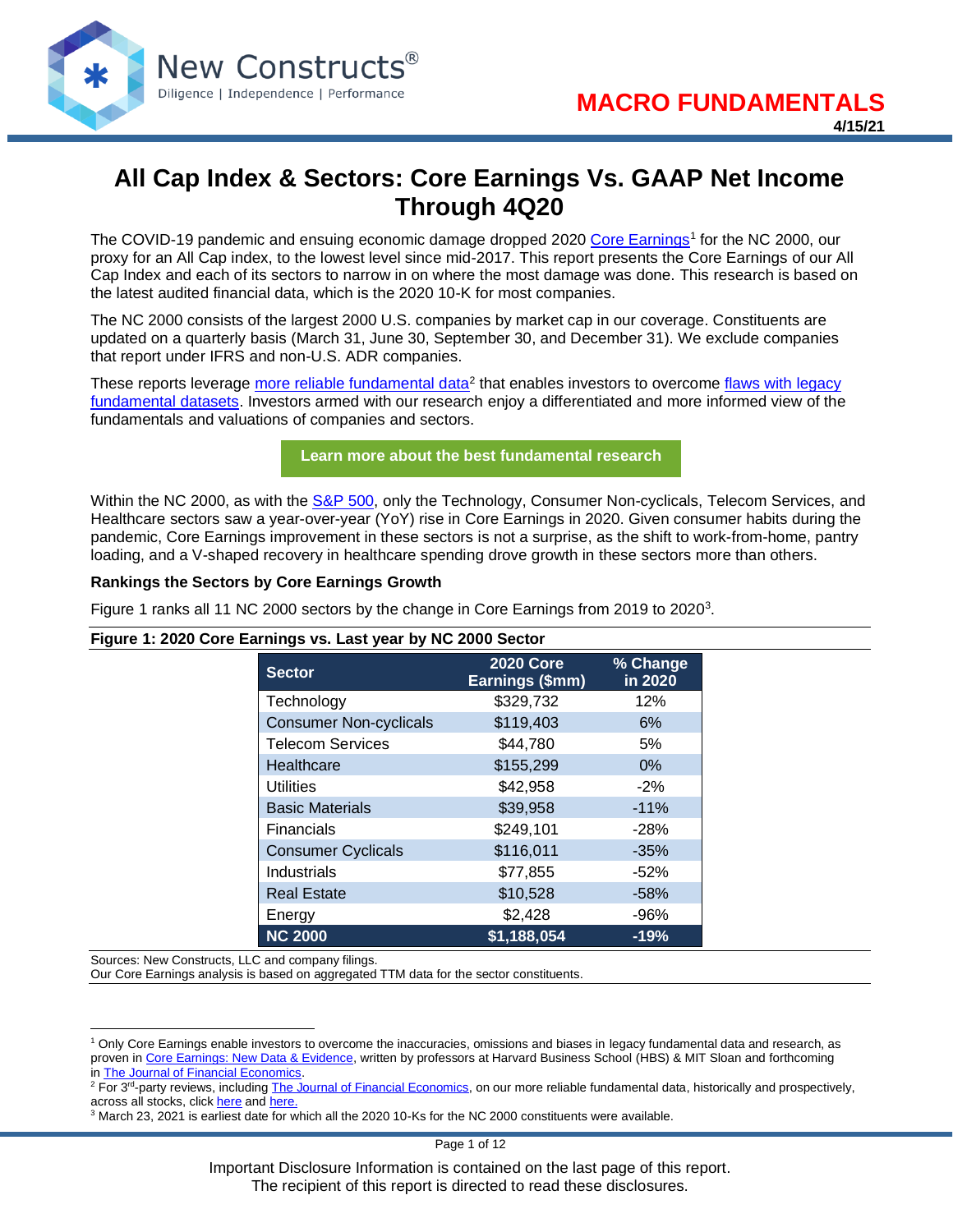

The Technology sector generates the most Core Earnings by far (over 32% more than the next closest sector) and grew Core Earnings by 12% YoY in 2020. On the flip side, the Energy sector has the lowest Core Earnings and the largest YoY drop in 2020. Even though oil prices have recently begun to climb, the COVID-19 shutdowns across the globe hit the energy sector hardest over the past year.

## **Details on the NC 2000 & 11 Sectors**

Figures 2-13 compare the Core Earnings and GAAP net income trends for the NC 2000 and every NC 2000 sector since December 1998.

## **NC 2000**

Figure 2 shows the Core Earnings for the NC 2000 fell 19% YoY in 2020, which is less than the 35% drop in GAAP net income over the same time. Figure 2 also highlights the severe impacts brought on by the COVID-19 pandemic as Core Earnings for the NC 2000 sit at the lowest level since mid-2017.





Sources: New Constructs, LLC and company filings.

Our Core Earnings analysis is based on aggregated TTM data for the sector constituents in each measurement period.

The March 23, 2021 measurement period incorporates the financial data from 2020 10-Ks, as this is the earliest date for which all the 2020 10-Ks for the NC 2000 constituents were available.

#### **Basic Materials**

Figure 3 shows Core Earnings for the Basic Materials sector peaked in 2018 and ended 2020 30% below the peak. [Asset write-downs,](https://www.newconstructs.com/asset-write-downs-hidden-in-operating-earnings/) which occurred at [record levels](https://www.newconstructs.com/covid-19-drives-record-write-downs-in-1h2020/) through the first half of 2020, help explain the disconnect between Core Earnings and GAAP net income.

Dupont De Nemours (DD), LyondellBasell Industries (LYB), and WestRock Company (WRK) combined for writedowns of \$5.2 billion in 2020, which equals 13% of the Basic Materials sector's 2020 Core Earnings.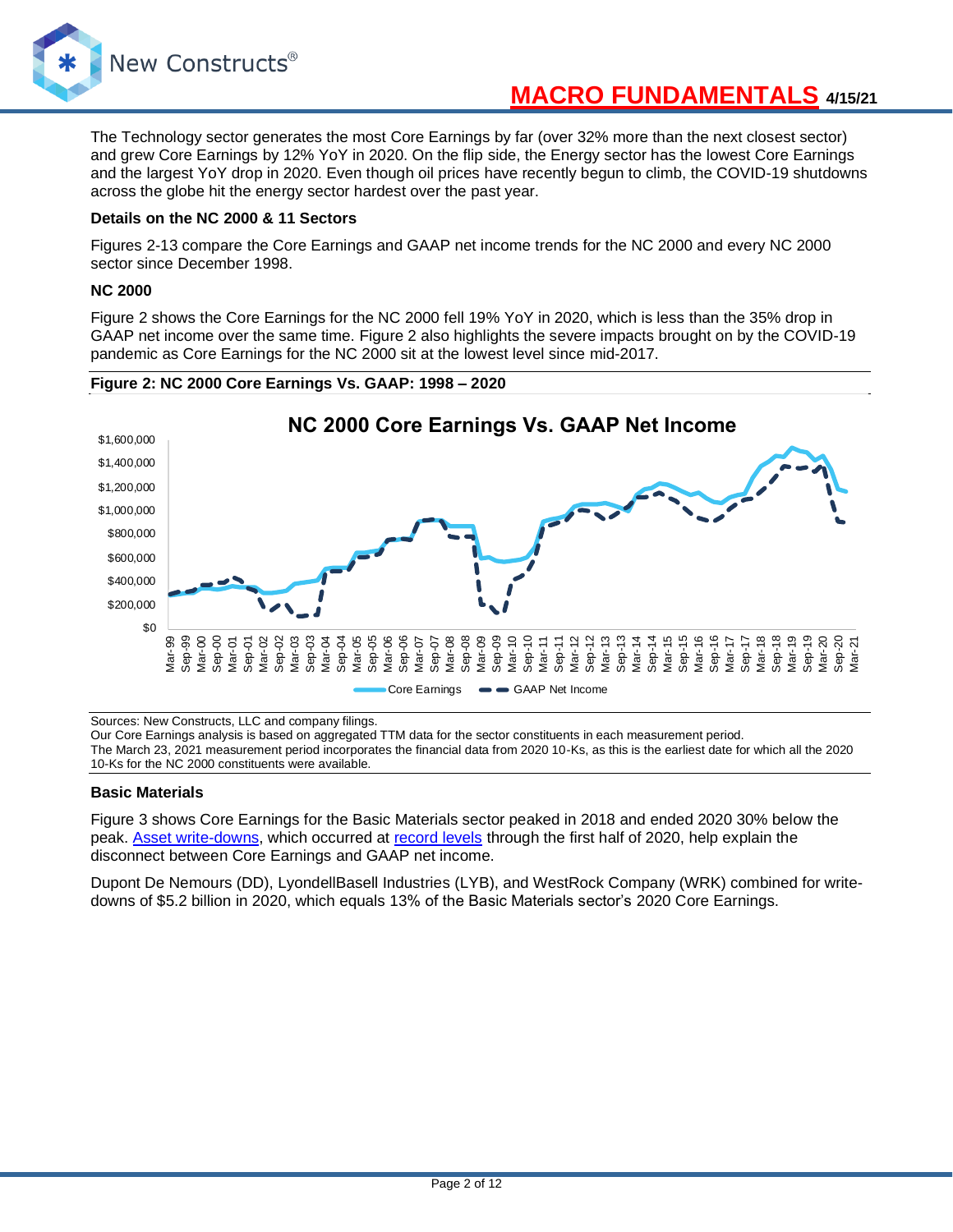

## **Figure 3: Basic Materials Core Earnings Vs. GAAP: 1998 – 2020**



Sources: New Constructs, LLC and company filings.

Our Core Earnings analysis is based on aggregated TTM data for the sector constituents in each measurement period.

The March 23, 2021 measurement period incorporates the financial data from 2020 10-Ks, as this is the earliest date for which all the 2020 10-Ks for the NC 2000 constituents were available.

## **Consumer Cyclicals**

Figure 4 shows that the COVID-19 pandemic impacted the Consumer Cyclicals sector differently than during the early 2000's and Financial Crisis, when Core Earnings were largely unchanged. Global shutdowns and depressed leisure spending caused Core Earnings to fall 35% YoY in 2020.





Sources: New Constructs, LLC and company filings.

Our Core Earnings analysis is based on aggregated TTM data for the sector constituents in each measurement period. The March 23, 2021 measurement period incorporates the financial data from 2020 10-Ks, as this is the earliest date for which all the 2020

10-Ks for the NC 2000 constituents were available.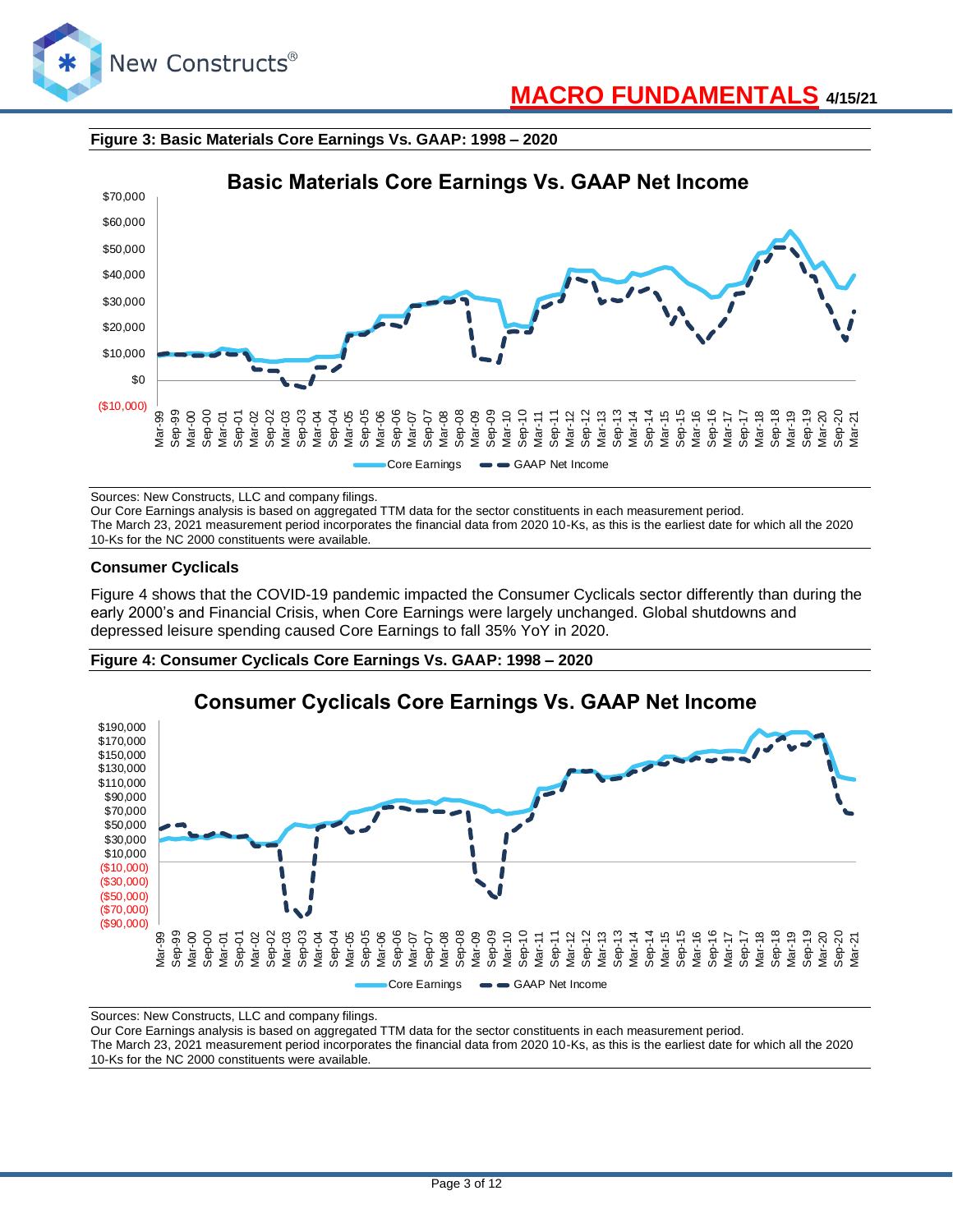

## **Consumer Non-Cyclicals**

Figure 5 shows Core Earnings for the Consumer Non-Cyclicals sector have been relatively stable over time and rose 6% YoY in 2020. However, investors looking at GAAP net income would have seen a much different picture. The drastic drop in GAAP net income in early 2019 is a result of Kraft Heinz's (KHC) ~\$16 billion writedown. Our Core Earnings remove such unusual charges, so investors get more accurate, and less volatile, views of profits.





Sources: New Constructs, LLC and company filings.

Our Core Earnings analysis is based on aggregated TTM data for the sector constituents in each measurement period. The March 23, 2021 measurement period incorporates the financial data from 2020 10-Ks, as this is the earliest date for which all the 2020 10-Ks for the NC 2000 constituents were available.

## **Energy**

Figure 6 shows Core Earnings for the Energy sector fell 96% YoY in 2020 to levels last seen at the end of 2016. Four companies combined, Exxon Mobil (XOM), Baker Hughes (BKR), Occidental Petroleum (OXY), and Marathon Petroleum (MPC), reported over \$52 billion in asset write-downs in 2020, which helps to explain the even larger drop in GAAP net income relative to Core Earnings.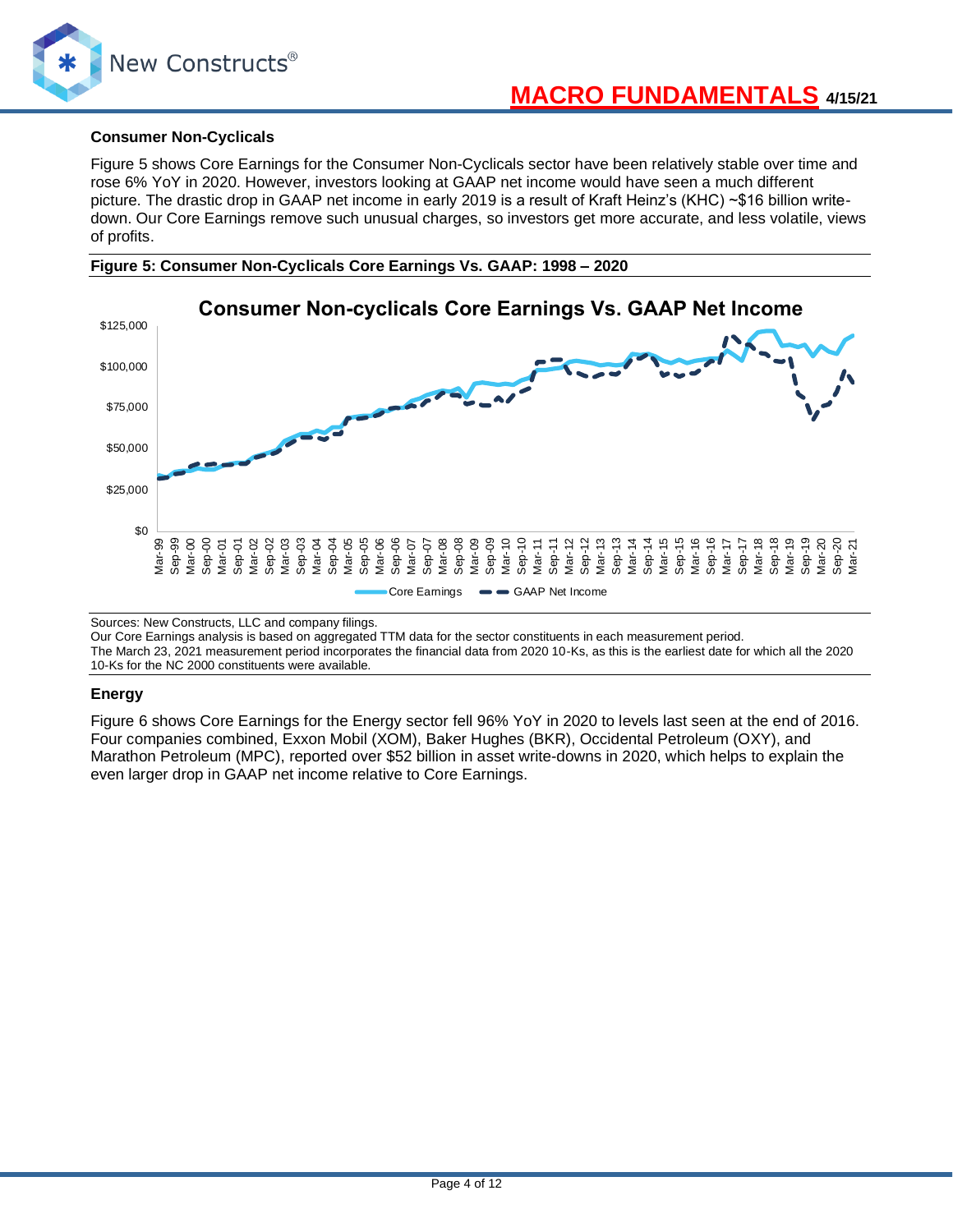

## **Figure 6: Energy Core Earnings Vs. GAAP: 1998 – 2020**



Sources: New Constructs, LLC and company filings.

Our Core Earnings analysis is based on aggregated TTM data for the sector constituents in each measurement period. The March 23, 2021 measurement period incorporates the financial data from 2020 10-Ks, as this is the earliest date for which all the 2020 10-Ks for the NC 2000 constituents were available.

#### **Financials**

Figure 7 shows Core Earnings for the Financials sector, while down 28% YoY in 2020, have held up much better than during the Financial Crisis. The key difference between the two periods, as we pointed out in our Long Idea on [JPMorgan Chase](https://www.newconstructs.com/bank-on-the-best/) (JPM), is that many banks were the source of the problems that caused the Financial Crisis. On the other hand, today, Financial firms are playing a key role in the recovery.

### **Figure 7: Financials Core Earnings Vs. GAAP: 1998 – 2020**



Sources: New Constructs, LLC and company filings.

Our Core Earnings analysis is based on aggregated TTM data for the sector constituents in each measurement period. The March 23, 2021 measurement period incorporates the financial data from 2020 10-Ks, as this is the earliest date for which all the 2020 10-Ks for the NC 2000 constituents were available.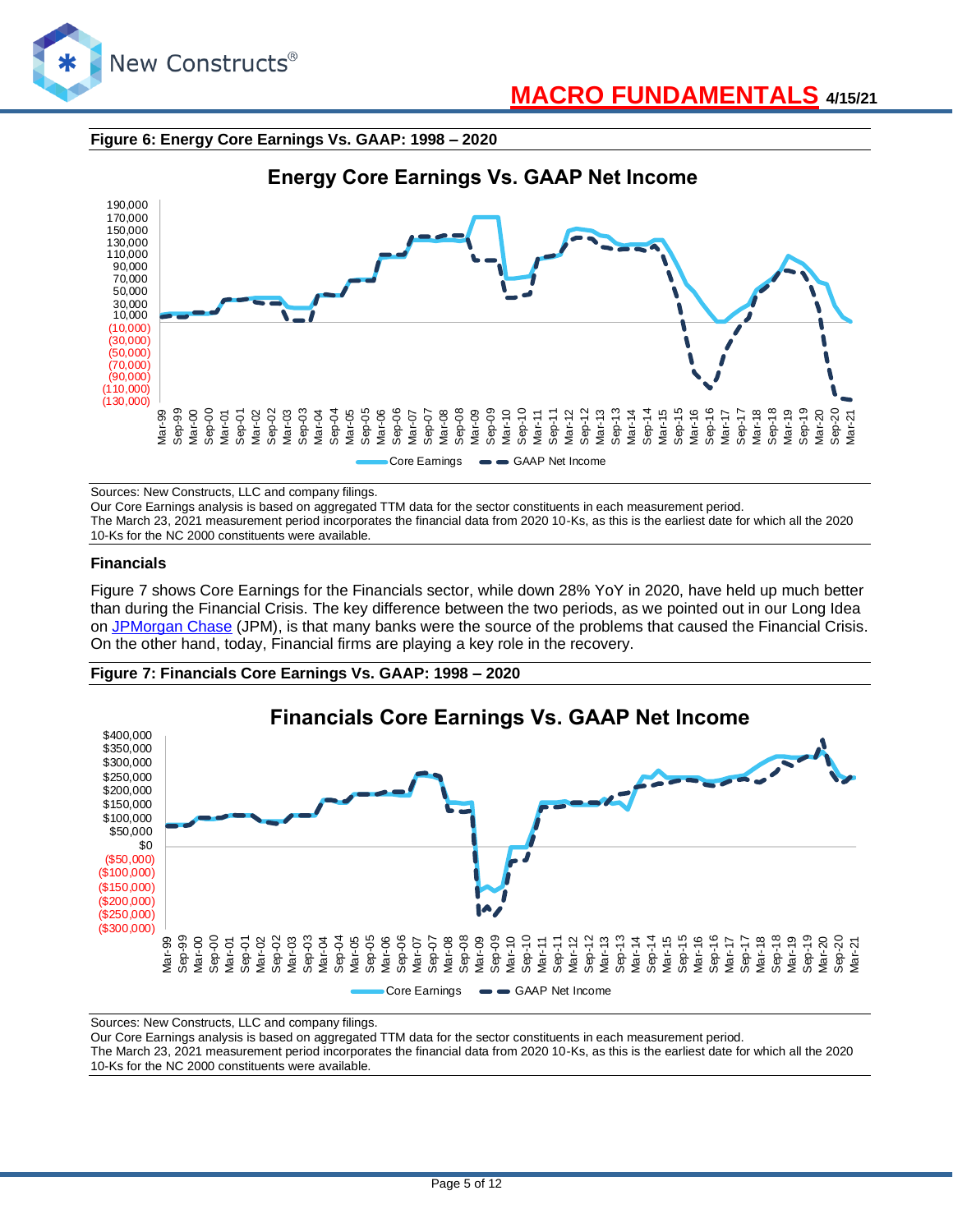

### **Healthcare**

Figure 8 shows Core Earnings for the Healthcare sector have consistently increased since 1998 and rose <1% YoY in 2020. The consistent rise in demand for healthcare, after the initial drop in elective procedures during the onset of the COVID-19 pandemic, helps drive continued Core Earnings growth.





Sources: New Constructs, LLC and company filings.

Our Core Earnings analysis is based on aggregated TTM data for the sector constituents in each measurement period. The March 23, 2021 measurement period incorporates the financial data from 2020 10-Ks, as this is the earliest date for which all the 2020 10-Ks for the NC 2000 constituents were available.

#### **Industrials**

Figure 9 shows the Industrials sector is particularly impacted by COVID-19, as Core Earnings fell 52% YoY in 2020. Not surprisingly, the Industrials sector, which is most exposed to the drastic drop in airline travel and reduced capex across the globe, bore much of the brunt of the global shut downs.

## **Figure 9: Industrials Core Earnings Vs. GAAP: 1998 – 2020**



Sources: New Constructs, LLC and company filings.

Our Core Earnings analysis is based on aggregated TTM data for the sector constituents in each measurement period.

The March 23, 2021 measurement period incorporates the financial data from 2020 10-Ks, as this is the earliest date for which all the 2020 10-Ks for the NC 2000 constituents were available.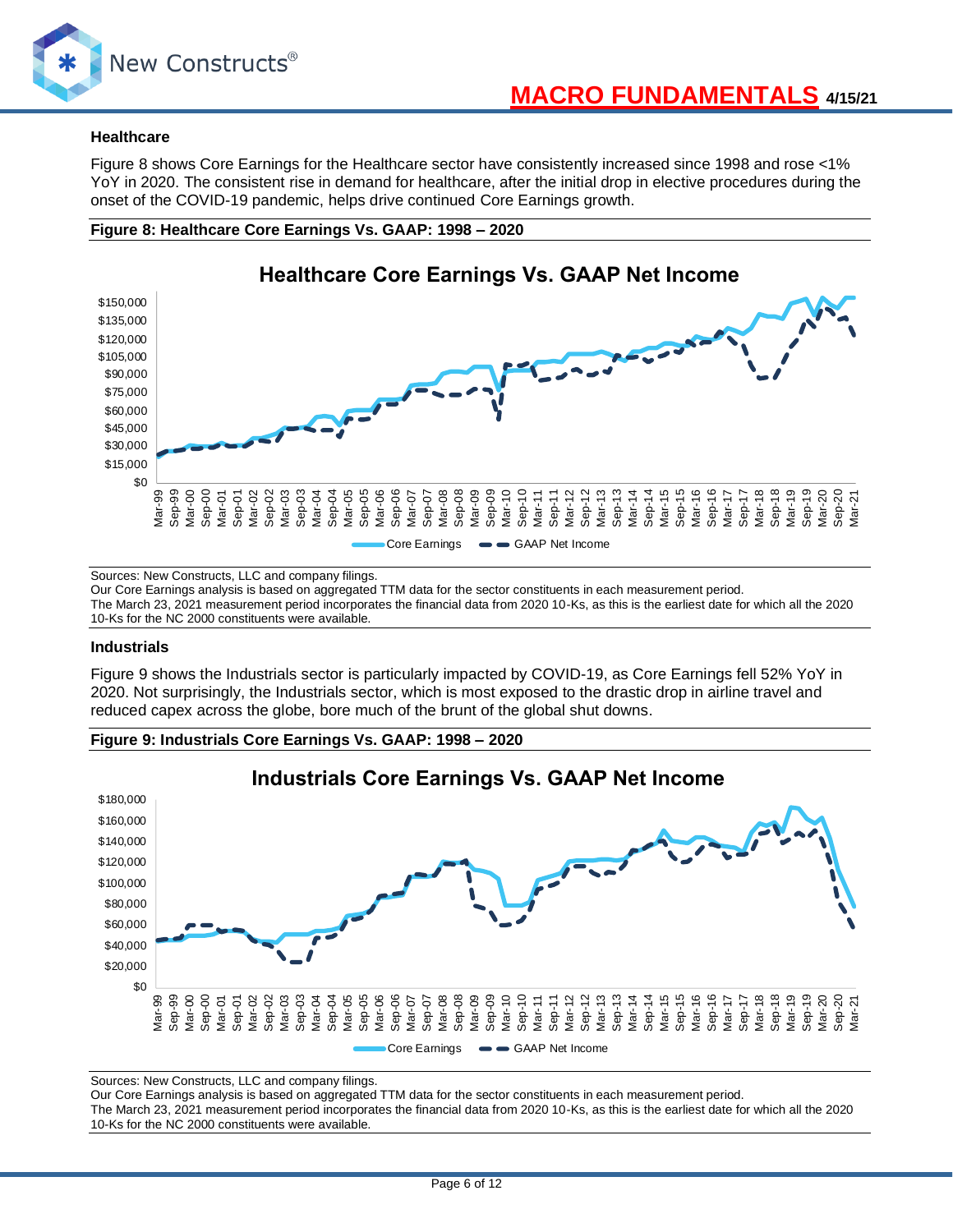

## **Real Estate**

Figure 10 shows that after many years of consistent growth, Core Earnings for the Real Estate sector fell 58% YoY in 2020. This analysis also reveals the weakness in Real Estate firms outside of the S&P 500. The S&P 500 Real Estate sector's Core Earnings fell just 15% YoY in 2020.





Sources: New Constructs, LLC and company filings.

Our Core Earnings analysis is based on aggregated TTM data for the sector constituents in each measurement period.

The March 23, 2021 measurement period incorporates the financial data from 2020 10-Ks, as this is the earliest date for which all the 2020 10-Ks for the NC 2000 constituents were available.

## **Technology**

Figure 11 shows that not only did the Technology sector's Core Earnings rise 12% YoY in 2020, but they have consistently risen since bottoming in early 2002. Our analysis of the NC 2000 and S&P 500 Technology sector further illustrates the ["Fool's Gold"](https://www.newconstructs.com/dont-buy-fools-gold/) nature of the sector. For example, the 74 stocks in the S&P 500 Technology sector generated \$327 billion in Core Earnings in 2020 while the 316 stocks in the NC 2000 Technology sector generated \$329 billion in Core Earnings in 2020.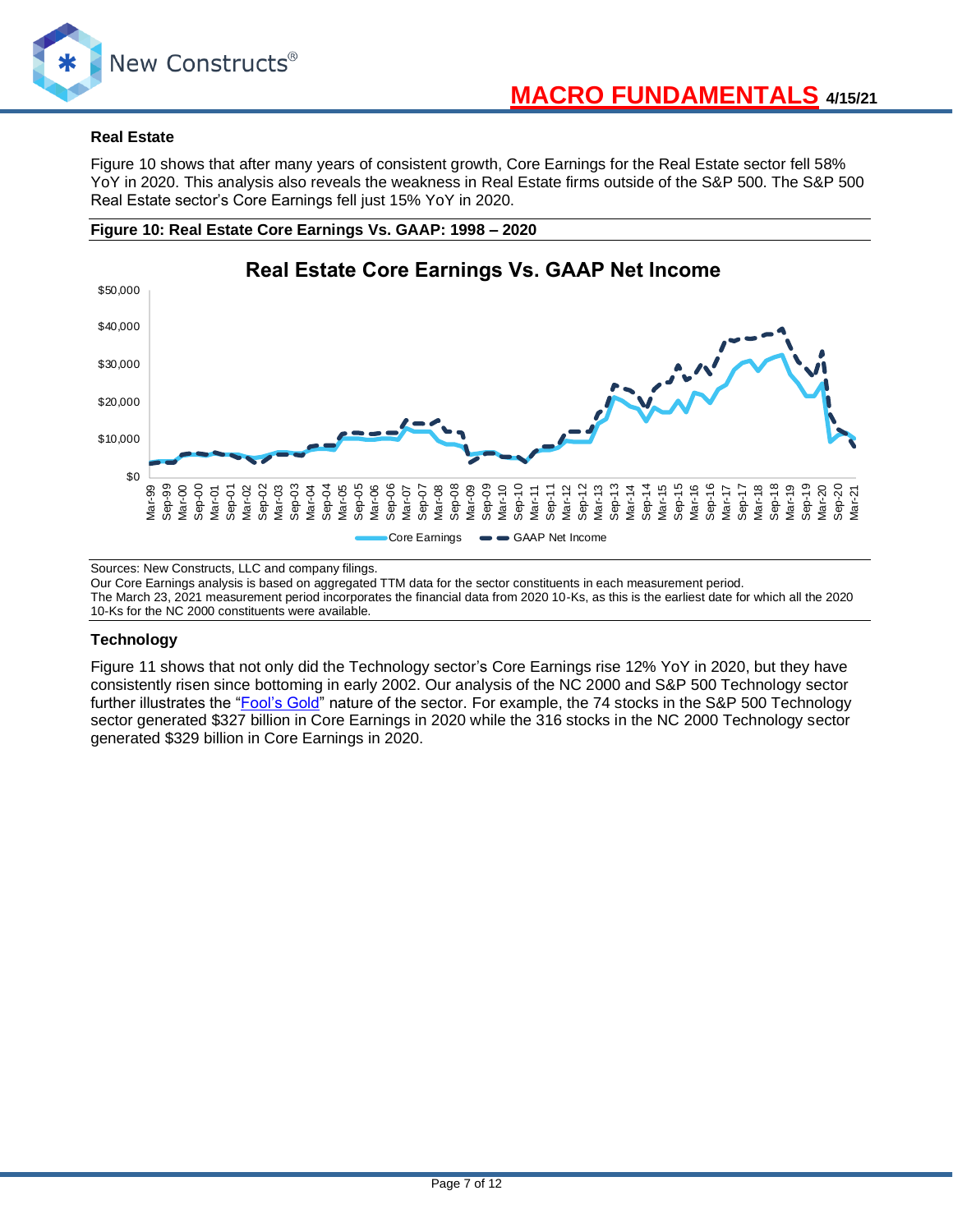





Sources: New Constructs, LLC and company filings.

Our Core Earnings analysis is based on aggregated TTM data for the sector constituents in each measurement period. The March 23, 2021 measurement period incorporates the financial data from 2020 10-Ks, as this is the earliest date for which all the 2020 10-Ks for the NC 2000 constituents were available.

#### **Telecom Services**

Figure 12 shows Core Earnings for the Telecom Services sector rose 5% YoY in 2020 while GAAP net income fell 45% over the same time. This disconnect is driven largely by AT&T (T)'s \$15.5 billion write-down of assets and goodwill related to its video business. In total, AT&T's asset write-downs equaled 35% of the sector's Core Earnings in 2020.

The significant jump in GAAP net income in 2018 come from the Tax Cuts and Jobs Act. At the time, we identified Verizon (VZ) and AT&T (T) as the [biggest winners of tax reform,](https://www.newconstructs.com/tax-reform-winners-companies-with-deferred-tax-liabilities/) and in 2017, they recorded nearly \$25 billion in combined income tax benefits. Note how our Core Earnings adjusts for the anomalous, one-time tax effects.



**Figure 12: Telecom Services Core Earnings Vs. GAAP: 1998 – 2020**

Sources: New Constructs, LLC and company filings.

Our Core Earnings analysis is based on aggregated TTM data for the sector constituents in each measurement period.

The March 23, 2021 measurement period incorporates the financial data from 2020 10-Ks, as this is the earliest date for which all the 2020 10-Ks for the NC 2000 constituents were available.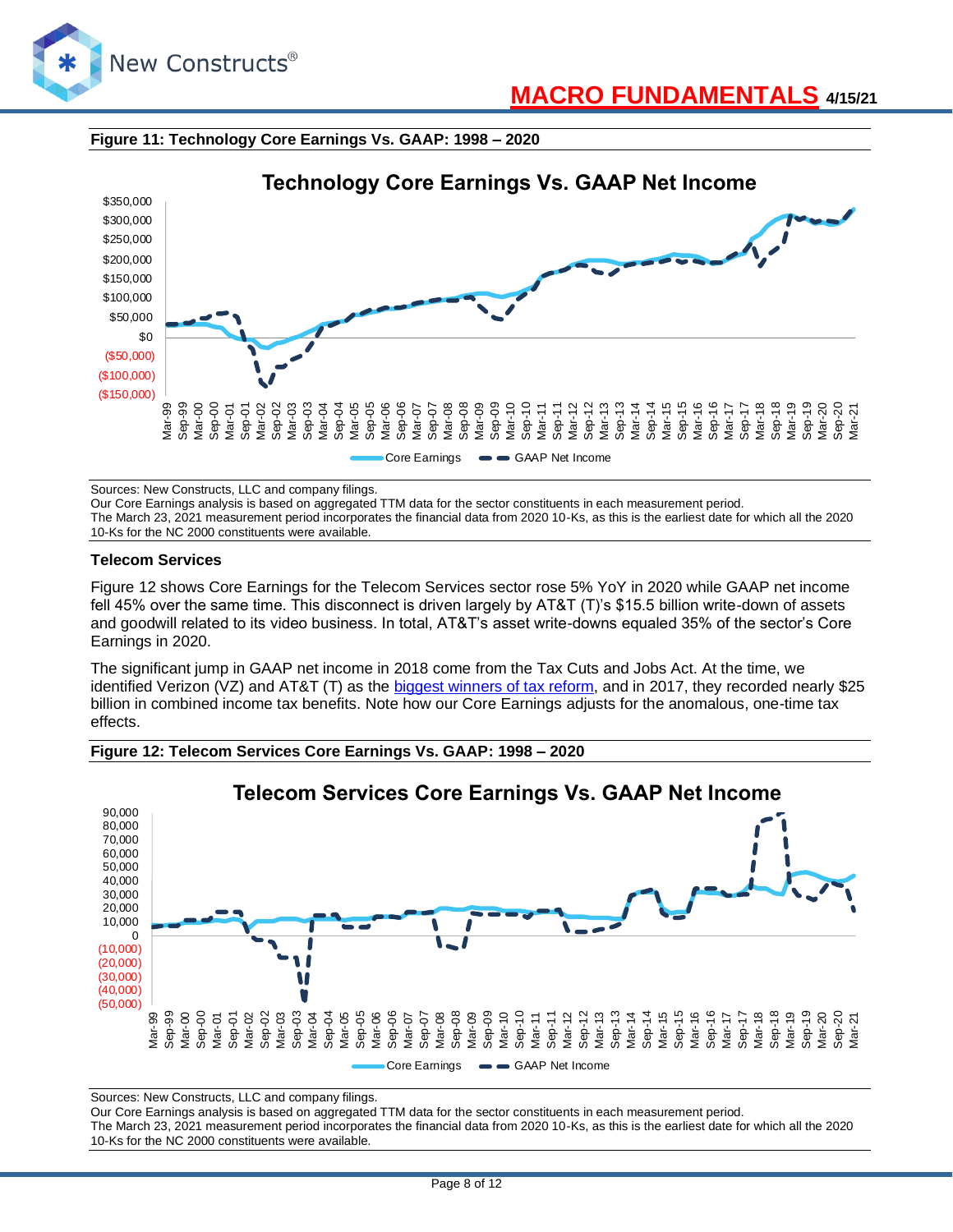

## **Utilities**

Figure 13 shows the Utilities sector has consistently grown Core Earnings since 1998, but in 2020, Core Earnings for the Utilities sector fell 2% YoY.



## **Figure 13: Utilities Core Earnings Vs. GAAP: 1998 – 2020**

Sources: New Constructs, LLC and company filings.

Our Core Earnings analysis is based on aggregated TTM data for the sector constituents in each measurement period. The March 23, 2021 measurement period incorporates the financial data from 2020 10-Ks, as this is the earliest date for which all the 2020 10-Ks for the NC 2000 constituents were available.

*This article originally published on [April 15, 2021.](https://www.newconstructs.com/all-cap-index-sectors-core-earnings-vs-gaap-net-income-through-4q20/)*

*Disclosure: David Trainer, Kyle Guske II, and Matt Shuler receive no compensation to write about any specific stock, style, or theme.*

*Follow us on [Twitter,](https://twitter.com/NewConstructs) [Facebook,](https://www.facebook.com/newconstructsllc/) [LinkedIn,](https://www.linkedin.com/company/new-constructs) and [StockTwits](https://stocktwits.com/dtrainer_NewConstructs) for real-time alerts on all our research.*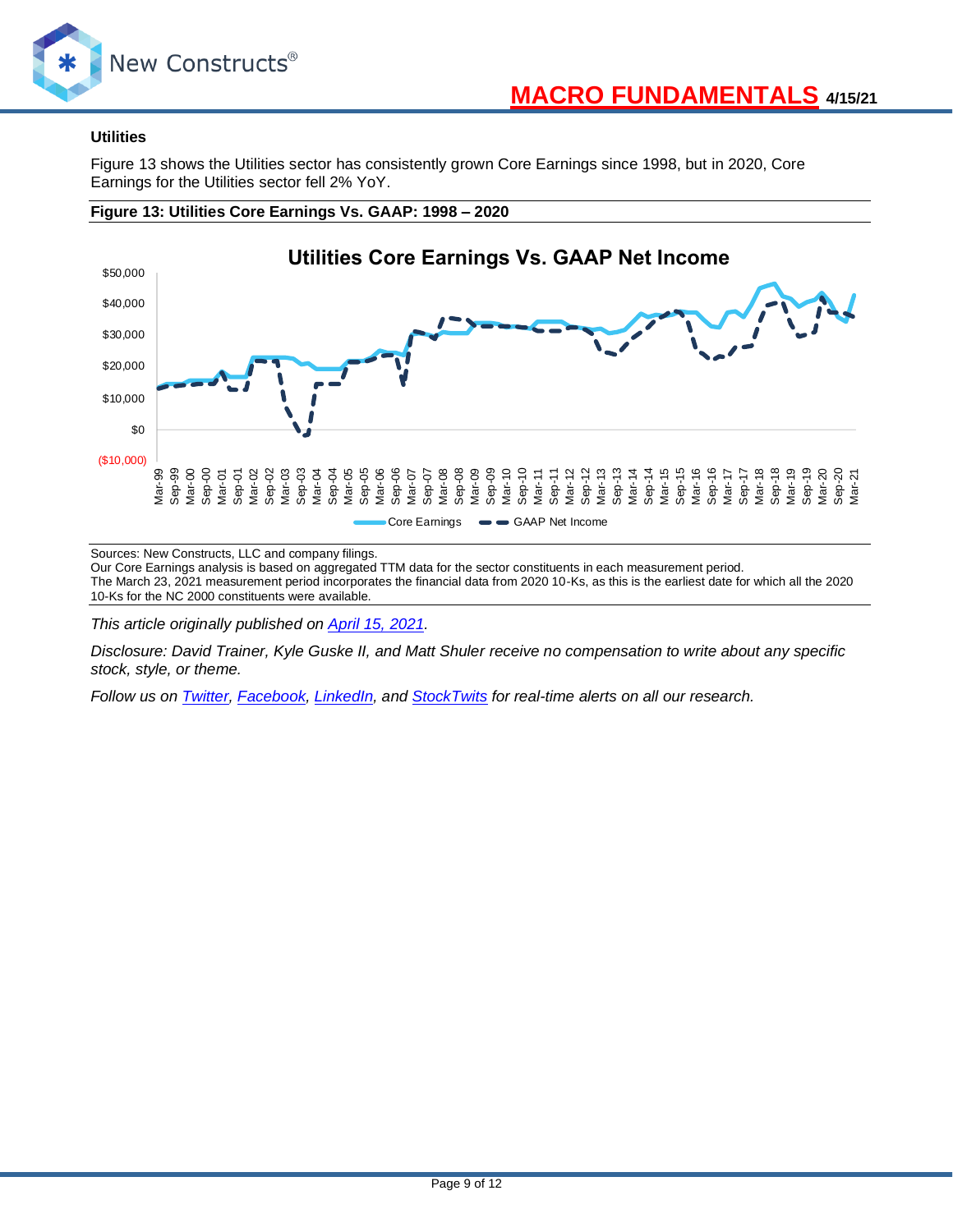

## *Appendix: Calculation Methodology*

We derive the Core Earnings and GAAP Net Income metrics above by summing the Trailing Twelve Month individual NC 2000 constituent values for Core Earnings and GAAP Net Income in each sector for each measurement period. We call this approach the "Aggregate" methodology.

The Aggregate methodology provides a straightforward look at the entire sector, regardless of market cap or index weighting and matches how S&P Global (SPGI) calculates metrics for the S&P 500.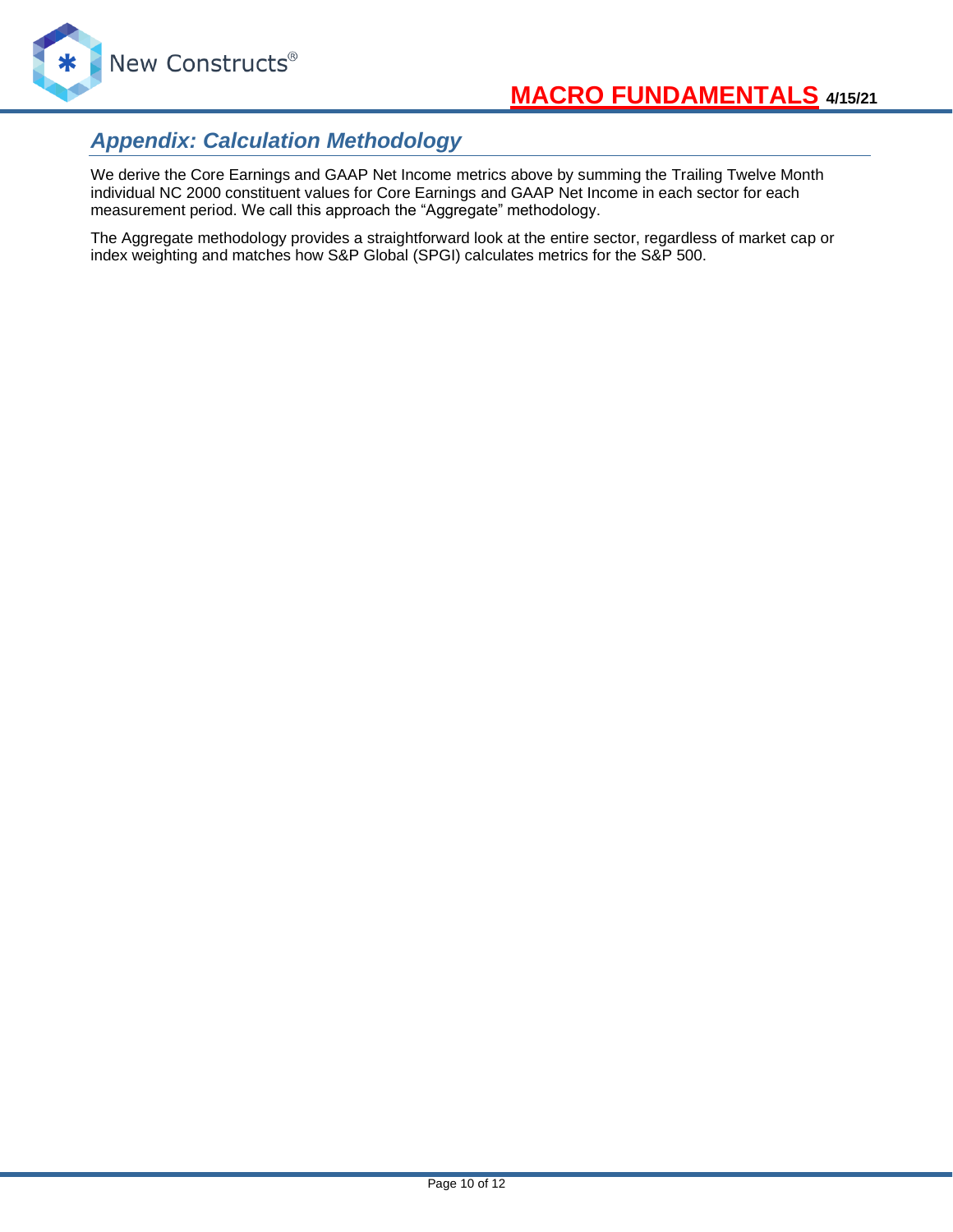## *It's Official: We Offer the Best Fundamental Data in the World*

Many firms claim their research is superior, but none of them can prove it with independent studies from highlyrespected institutions as we can. Three different papers from both the public and private sectors show:

- 1. Legacy fundamental datasets suffer from significant inaccuracies, omissions and biases.
- 2. Only our "novel database" enables investors to overcome these flaws and apply [reliable](https://www.newconstructs.com/evidence-on-the-superiority-of-our-earnings-data/) fundamental data in their research.
- 3. Our proprietary measures of [Core Earnings](https://www.newconstructs.com/education-core-earnings-earnings-distortion/) and [Earnings Distortion](https://www.newconstructs.com/earnings-distortion-score-methodology/) materially improve stock picking and forecasting of profits.

## **Best Fundamental Data in the World**

Forthcoming in [The Journal of Financial Economics,](http://jfe.rochester.edu/) a top peer-reviewed journal, [Core Earnings: New Data &](https://papers.ssrn.com/sol3/papers.cfm?abstract_id=3467814)  [Evidence](https://papers.ssrn.com/sol3/papers.cfm?abstract_id=3467814) proves our Robo-Analyst technology overcomes material shortcomings in legacy firms' data collection processes to provide superior [fundamental data,](https://www.newconstructs.com/data/) [earnings](https://www.newconstructs.com/education-core-earnings-earnings-distortion/) models, and [research.](https://www.newconstructs.com/blog/) More [details.](https://www.newconstructs.com/evidence-on-the-superiority-of-our-earnings-data/)

Key quotes from the paper:

- "[New Constructs'] *Total Adjustments* differs significantly from the items identified and excluded from Compustat's adjusted earnings measures. For example… 50% to 70% of the variation in *Total Adjustments* is not explained by *S&P Global's (SPGI) Adjustments* individually." – pp. 14, 1st para.
- "A final source of differences [between New Constructs' and S&P Global's data] is due to data collection oversights…we identified cases where Compustat did not collect information relating to firms' income that is useful in assessing core earnings."  $-$  pp. 16,  $2<sup>nd</sup>$  para.

## **Superior Models**

A top accounting firm features the superiority of our ROIC, NOPAT and Invested Capital research to Capital IQ & Bloomberg's in [Getting](https://www.newconstructs.com/getting-roic-right/) ROIC Right. See the [Appendix](https://www.newconstructs.com/wp-content/uploads/2019/06/Getting-ROIC-Right.pdf) for direct comparison details.

Key quotes from the paper:

- "...an accurate calculation of ROIC requires more diligence than often occurs in some of the common, off-the-shelf ROIC calculations. Only by scouring the footnotes and the MD&A [ as New Constructs does] can investors get an accurate calculation of ROIC." – pp. 8,  $5<sup>th</sup>$  para.
- "The majority of the difference…comes from New Constructs' machine learning approach, which leverages technology to calculate ROIC by applying accounting adjustments that may be buried deeply in the footnotes across thousands of companies."  $-$  pp. 4,  $2<sup>nd</sup>$  para.

## **Superior Stock Ratings**

Robo-Analysts' stock ratings outperform those from human analysts as shown in this [paper](https://papers.ssrn.com/sol3/papers.cfm?abstract_id=3514879) from Indiana's Kelley School of Business. Bloomberg features the paper [here.](https://www.bloomberg.com/news/articles/2020-02-11/robot-analysts-outwit-humans-in-study-of-profit-from-stock-calls?sref=zw7RLDfe)

Key quotes from the paper:

- "the portfolios formed following the buy recommendations of Robo-Analysts earn abnormal returns that are statistically and economically significant."  $-$  pp. 6, 3<sup>rd</sup> para.
- "Our results ultimately suggest that Robo-Analysts are a valuable, alternative information intermediary to traditional sell-side analysts."  $-$  pp. 20, 3<sup>rd</sup> para.

Our mission is to provide the best fundamental analysis of public and private businesses in the world and make it affordable for all investors, not just Wall Street insiders.

We believe every investor deserves to know the whole truth about the profitability and valuation of any company they consider for investment. More details on our cutting-edge technology and how we use it are [here.](https://www.youtube.com/watch?v=wRUr5w4zDVA)